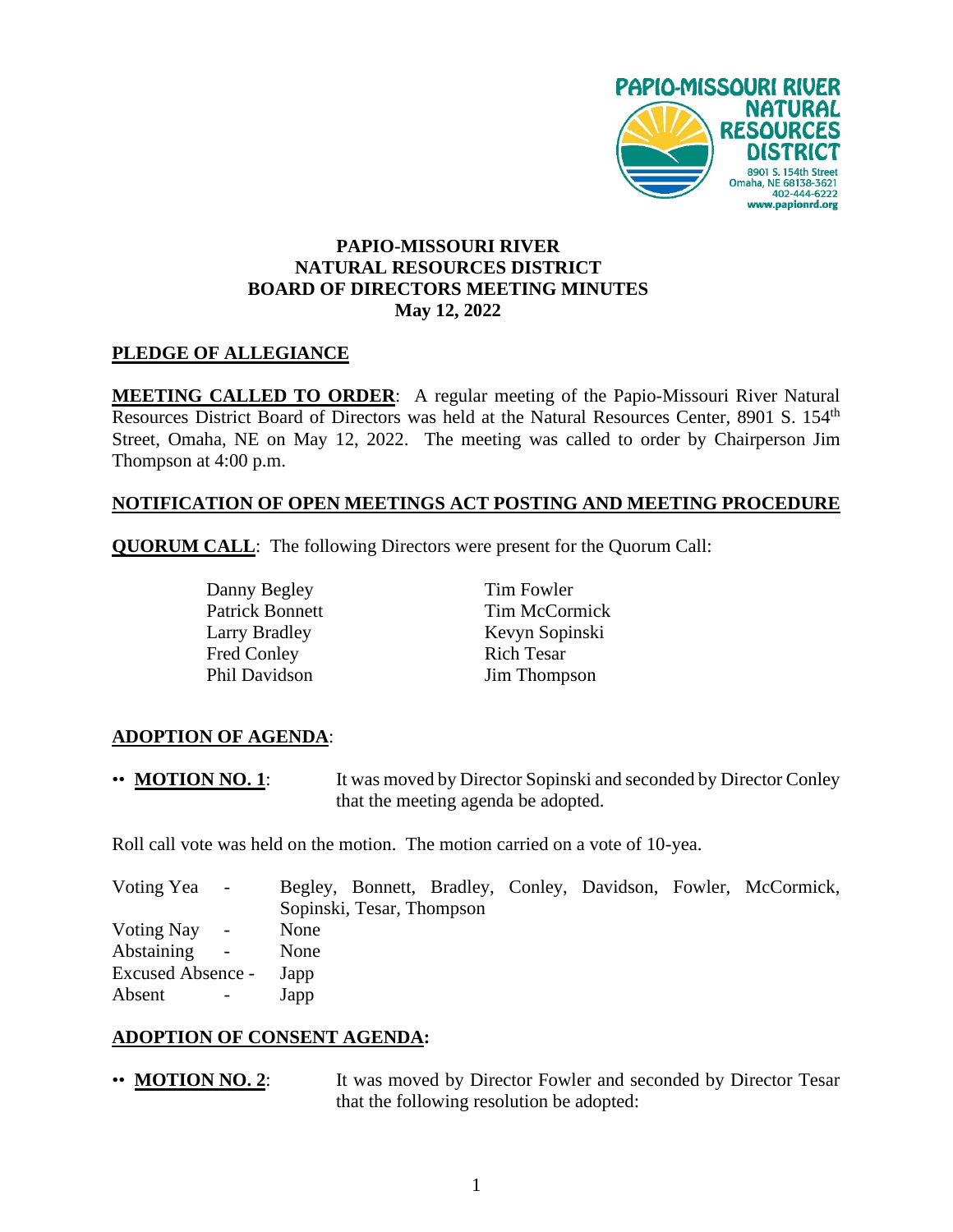BE IT RESOLVED that the following resolutions on the consent agenda are hereby adopted.

Agenda Item 3.A.:

BE IT RESOLVED that the absences of the following Director(s) from the May 12, 2022, Board of Directors Meeting is excused:

Ted Japp.

Agenda Item 7. A. and 7.B.:

BE IT RESOLVED that the April 14, 2022, Papio-Missouri River NRD Board Meeting minutes and the April 13, 2022, Dakota Rural Water Advisory Board Meeting minutes are approved as printed.

Roll call vote was held on the motion. The motion carried on a vote of 10-yea.

| Voting Yea        | $\sim$ |      |                           |  |  | Begley, Bonnett, Bradley, Conley, Davidson, Fowler, McCormick, |
|-------------------|--------|------|---------------------------|--|--|----------------------------------------------------------------|
|                   |        |      | Sopinski, Tesar, Thompson |  |  |                                                                |
| Voting Nay -      |        | None |                           |  |  |                                                                |
| Abstaining        | $\sim$ | None |                           |  |  |                                                                |
| Excused Absence - |        | Japp |                           |  |  |                                                                |
| Absent            |        | Japp |                           |  |  |                                                                |

**PROOFS OF PUBLICATION OF MEETING NOTICE**: Notice of the meeting was published in the Omaha World Herald on May 5, 2022. The District's March 11, 2022 through April 14, 2022, expenditures were published in the Washington County Enterprise on April 22, 2022. The Chairperson ordered the Proofs of Publication recorded in the minutes of this meeting. (They are contained as part of the file copy of these minutes.)

## **AGENCY AND ASSOCIATION REPORTS**:

A. Natural Resources Conservation Service Report: Andy Bohnenkamp, District Conservationist, gave the report on NRCS activities for the month of May.

B. Nebraska Association of Resources District Board Meeting and NARD Basin Tour: Director Tesar reported the next NARD Board meeting will be held June 6-7, 2022 at the Scottsbluff's Fairfield Inn & Suites by Marriott. He added that the 2022 Annual Basin Tour will take place June 6-7, 2022. The South Platte, North Platte, and Upper Niobrara White NRDs will be hosting this event.

C. Legislative Report – Catalyst Public Affairs: General Manager Winkler gave the report on legislative activities.

Reports can be heard on the District's podcast at [www.papionrd.org/meeting-podcasts/](http://www.papionrd.org/meeting-podcasts/)

## **SUBCOMMITTEE REPORTS**: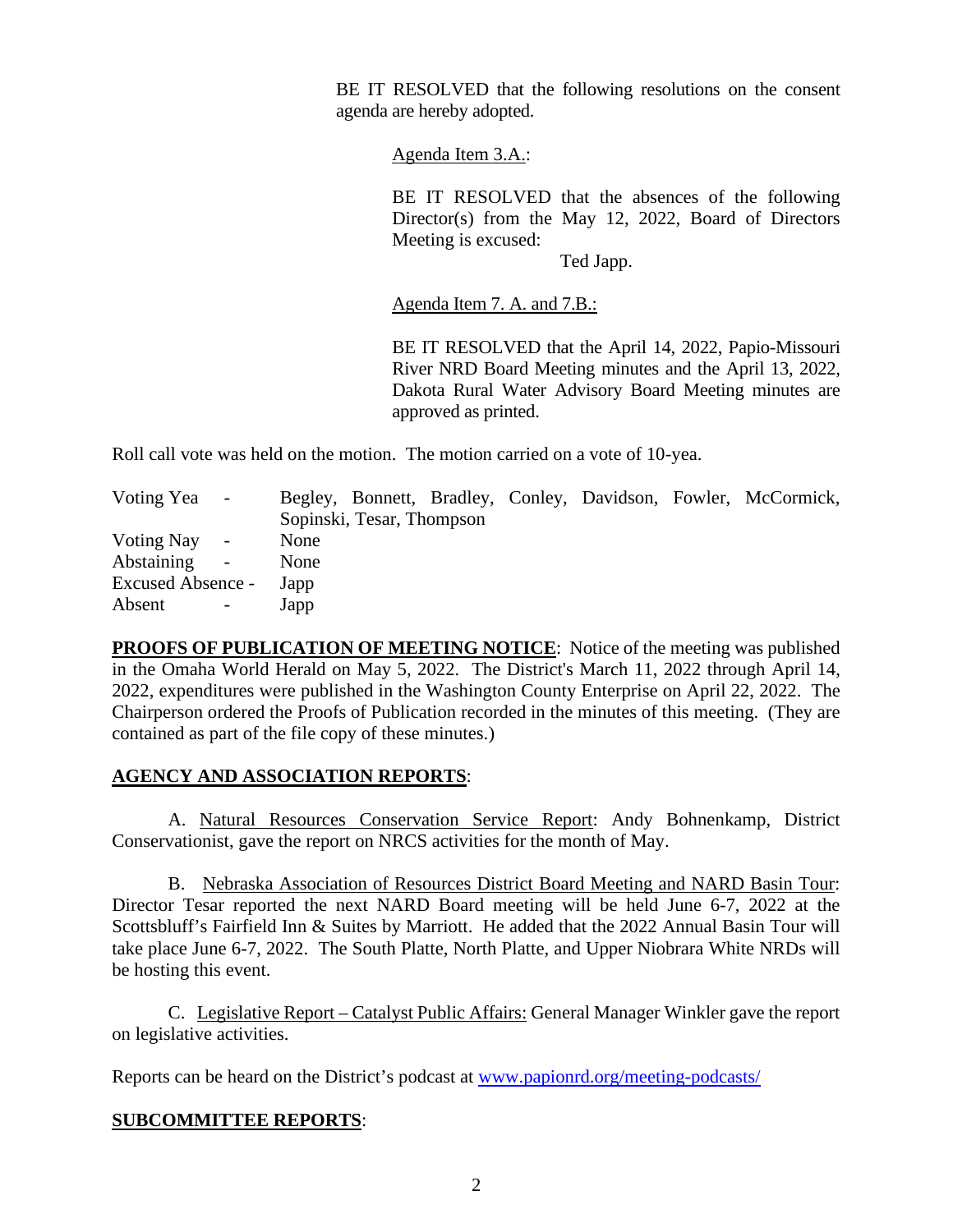A. Programs, Projects, and Operations Subcommittee: Director Conley reported that the PPO Subcommittee met on May 10, 2022 and gave a brief recap of the meeting.

Project Manager Paul Woodward and Mikaela Cherry from USGS, gave a presentation of the 2021 Groundwater Quality Monitoring Results. No action was taken by the Subcommittee.

| $\cdot\cdot$ MOTION NO. 3:                                                             |  | recommendation be adopted:     |  |  | It was moved by Director Conley that the following              |
|----------------------------------------------------------------------------------------|--|--------------------------------|--|--|-----------------------------------------------------------------|
| <i>PPO Recommendation 1.a:</i> FY 2023 Equipment Requirements: Recommendation that the |  | funding in the FY 2023 Budget. |  |  | proposed FY 2023 Equipment Requirements be approved, subject to |

Roll call vote was held on the motion. The motion carried on a vote of 10-yea.

| Voting Yea -         | Begley, Bonnett, Bradley, Conley, Davidson, Fowler, McCormick, |
|----------------------|----------------------------------------------------------------|
|                      | Sopinski, Tesar, Thompson                                      |
| Voting Nay<br>$\sim$ | None                                                           |
| Abstaining<br>$\sim$ | None                                                           |
| Excused Absence -    | Japp                                                           |
| Absent               | Japp                                                           |

- •• **MOTION NO. 4:** It was moved by Director Conley that the following recommendation be adopted:
- *PPO Recommendation 1.b:* FY 2023 Equipment Requirements: Recommendation that the General Manager be authorized to approve the purchase of the currently leased CAT 259D Skid Loaders (2) and CAT 305ECR Hydraulic Mini Excavator (1) from Nebraska Machinery Company in a total purchase amount of \$146,795; furthermore, it is recommended that \$146,795 be transferred from the Conservation Assistant Program account 01-04- 4195-507 to the Machinery & Equipment account 01-01-4802 to cover the cost to purchase this machinery, and finally, that the Machinery & Equipment account 01-01-4802 be allowed to exceed 110% of the current budgeted amount, up to a maximum of \$292,000.

Director Bradley asked if the transfer of funds from the Conservation Assistant Program (CAP) account to the Machinery & Equipment account would have a negative impact on CAP projects. General Manager Winkler stated it would not.

Roll call vote was held on the motion. The motion carried on a vote of 10-yea.

| Voting Yea -      |                |      |                           |  |  | Begley, Bonnett, Bradley, Conley, Davidson, Fowler, McCormick, |
|-------------------|----------------|------|---------------------------|--|--|----------------------------------------------------------------|
|                   |                |      | Sopinski, Tesar, Thompson |  |  |                                                                |
| Voting Nay -      |                | None |                           |  |  |                                                                |
| Abstaining        | $\sim$         | None |                           |  |  |                                                                |
| Excused Absence - |                | Japp |                           |  |  |                                                                |
| Absent            | $\sim$ 100 $-$ | Japp |                           |  |  |                                                                |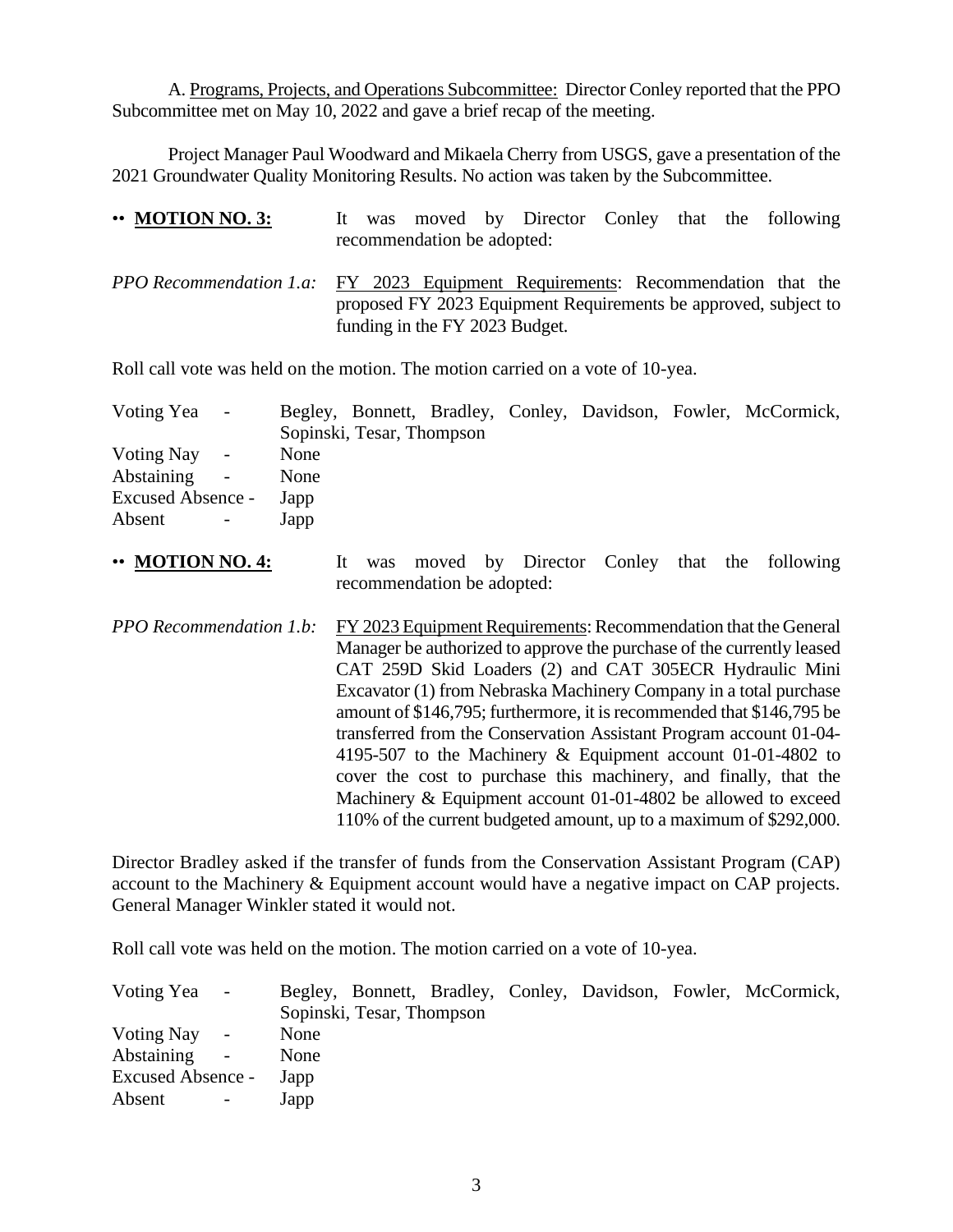•• **MOTION NO. 5:** It was moved by Director Conley that the following recommendation be adopted: *PPO Recommendation 2:* Interlocal Agreement with Gretna and Sarpy County for WP-4: Recommendation that the General Manager be authorized to execute the proposed West Papio Basin 4 Interlocal Agreement with the City of Gretna and Sarpy County, subject to changes deemed necessary by the General Manager and approval as to form by District Legal Counsel.

Roll call vote was held on the motion. The motion carried on a vote of 10-yea.

| Voting Yea -      |                |      |                           |  |  | Begley, Bonnett, Bradley, Conley, Davidson, Fowler, McCormick, |
|-------------------|----------------|------|---------------------------|--|--|----------------------------------------------------------------|
|                   |                |      | Sopinski, Tesar, Thompson |  |  |                                                                |
| Voting Nay -      |                | None |                           |  |  |                                                                |
| Abstaining -      |                | None |                           |  |  |                                                                |
| Excused Absence - |                | Japp |                           |  |  |                                                                |
| Absent            | $\sim$ $^{-1}$ | Japp |                           |  |  |                                                                |

- •• **MOTION NO. 6:** It was moved by Director Conley that the following recommendation be adopted:
- *PPO Recommendation 3:* Contract Amendment No. 1 with EGA for the Beltline Trail Project: Recommendation that the General Manager be authorized to execute the proposed Amendment No. 1 to the Professional Services Agreement between the District and Ehrhart Griffin & Associates for the Beltline Trail Project for the maximum amount of \$356,611, bringing the total maximum not-to-exceed contract amount to \$638,766, subject to changes deemed necessary by the General Manager and approval as to form by District Legal Counsel.

Roll call vote was held on the motion. The motion carried on a vote of 10-yea.

| Voting Yea -                                                                                                           |                              | Sopinski, Tesar, Thompson |                            |  | Begley, Bonnett, Bradley, Conley, Davidson, Fowler, McCormick, |
|------------------------------------------------------------------------------------------------------------------------|------------------------------|---------------------------|----------------------------|--|----------------------------------------------------------------|
| Voting Nay<br>Abstaining<br>$\overline{\phantom{a}}$<br><b>Excused Absence -</b><br>Absent<br>$\overline{\phantom{a}}$ | None<br>None<br>Japp<br>Japp |                           |                            |  |                                                                |
| $\cdot\cdot$ MOTION NO. 7:                                                                                             |                              | It was                    | recommendation be adopted: |  | moved by Director Conley that the following                    |

*PPO Recommendation 4:* Beltline Trail Phase 2 Construction Bids: Recommendation that the General Manager be authorized to execute a construction contract with NL&L Construction Inc. in the amount of \$714,667 for the Beltline Trail Phase 2 Project, subject to changes deemed necessary by the General Manager and approval as to form by District Legal Counsel.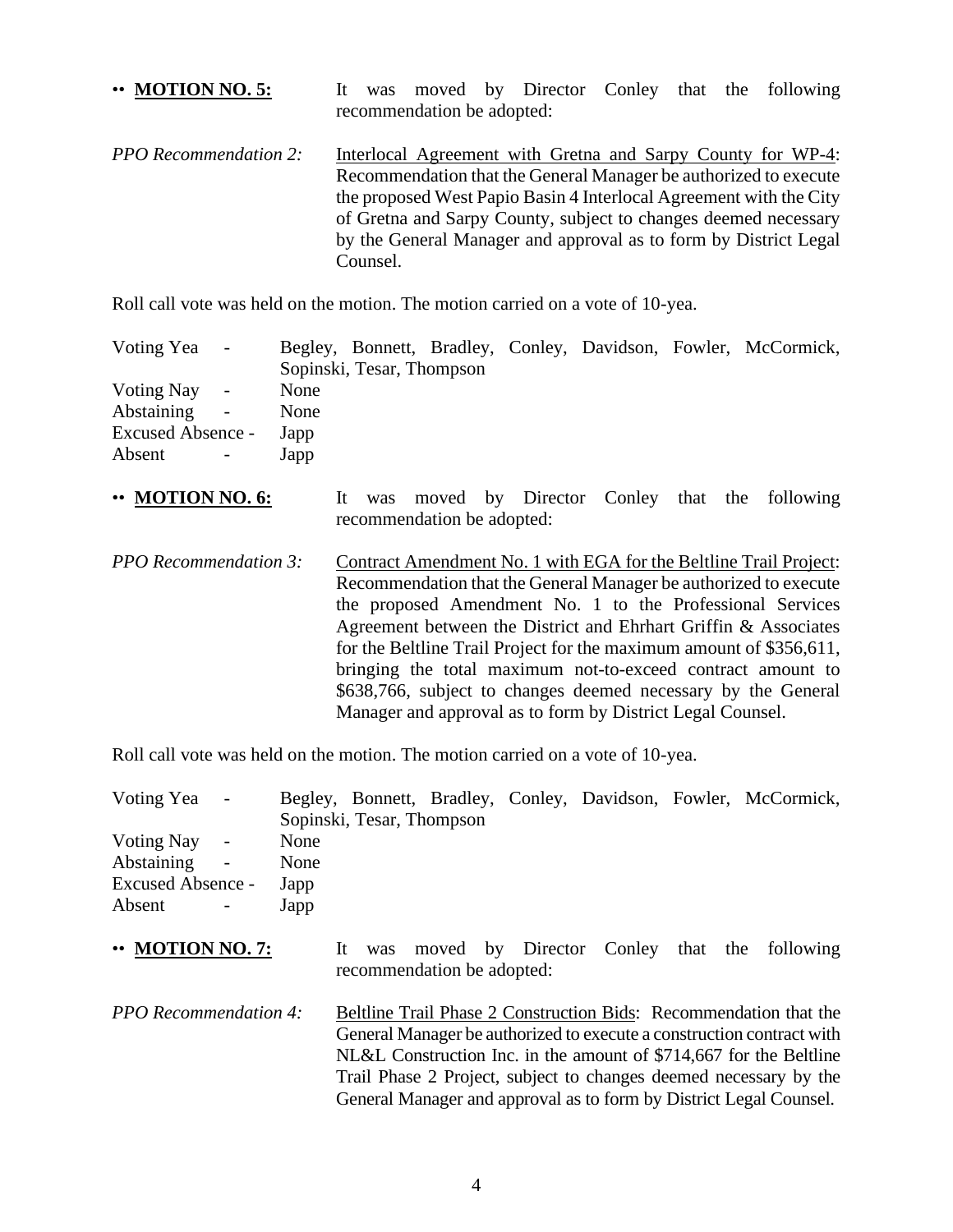Roll call vote was held on the motion. The motion carried on a vote of 10-yea.

| Voting Yea -      |                          |      |                           |  |  | Begley, Bonnett, Bradley, Conley, Davidson, Fowler, McCormick, |
|-------------------|--------------------------|------|---------------------------|--|--|----------------------------------------------------------------|
|                   |                          |      | Sopinski, Tesar, Thompson |  |  |                                                                |
| Voting Nay -      |                          | None |                           |  |  |                                                                |
| Abstaining        | $\sim$                   | None |                           |  |  |                                                                |
| Excused Absence - |                          | Japp |                           |  |  |                                                                |
| Absent            | <b>Contract Contract</b> | Japp |                           |  |  |                                                                |

- •• **MOTION NO. 8:** It was moved by Director Conley that the following recommendation be adopted:
- *PPO Recommendation 5:* Bids Received for the Aerial Application of Herbicide by Helicopter: Recommendation that the General Manager be authorized to execute a three-year contract with Provine Helicopter Service Inc. for the aerial application of herbicide by helicopter for the unit prices listed in Exhibit A of the proposed contract, subject to changes deemed necessary by the General Manager and approval as to form by District Legal Counsel.

Roll call vote was held on the motion. The motion carried on a vote of 10-yea.

| Voting Yea -      |                      |      |                           |  |  | Begley, Bonnett, Bradley, Conley, Davidson, Fowler, McCormick, |
|-------------------|----------------------|------|---------------------------|--|--|----------------------------------------------------------------|
|                   |                      |      | Sopinski, Tesar, Thompson |  |  |                                                                |
| Voting Nay -      |                      | None |                           |  |  |                                                                |
| Abstaining        | $\sim 100$ m $^{-1}$ | None |                           |  |  |                                                                |
| Excused Absence - |                      | Japp |                           |  |  |                                                                |
| Absent            | $\sim$ $-$           | Japp |                           |  |  |                                                                |
|                   |                      |      |                           |  |  |                                                                |

- •• **MOTION NO. 9:** It was moved by Director Conley that the following recommendation be adopted:
- *PPO Recommendation 6:* Lower Platte River Basin Coalition Interlocal Agreement No. 3: Recommendation that the General Manager be authorized to execute the Lower Platte River Basin Water Management Plan Coalition Interlocal Agreement No. 3, subject to changes deemed necessary by the General Manager and approval as to form by District Legal Counsel.

Roll call vote was held on the motion. The motion carried on a vote of 10-yea.

| Voting Yea -      |            |      |                           |  |  | Begley, Bonnett, Bradley, Conley, Davidson, Fowler, McCormick, |
|-------------------|------------|------|---------------------------|--|--|----------------------------------------------------------------|
|                   |            |      | Sopinski, Tesar, Thompson |  |  |                                                                |
| Voting Nay        | $\sim$     | None |                           |  |  |                                                                |
| Abstaining        | $\sim$     | None |                           |  |  |                                                                |
| Excused Absence - |            | Japp |                           |  |  |                                                                |
| Absent            | $\sim$ $-$ | Japp |                           |  |  |                                                                |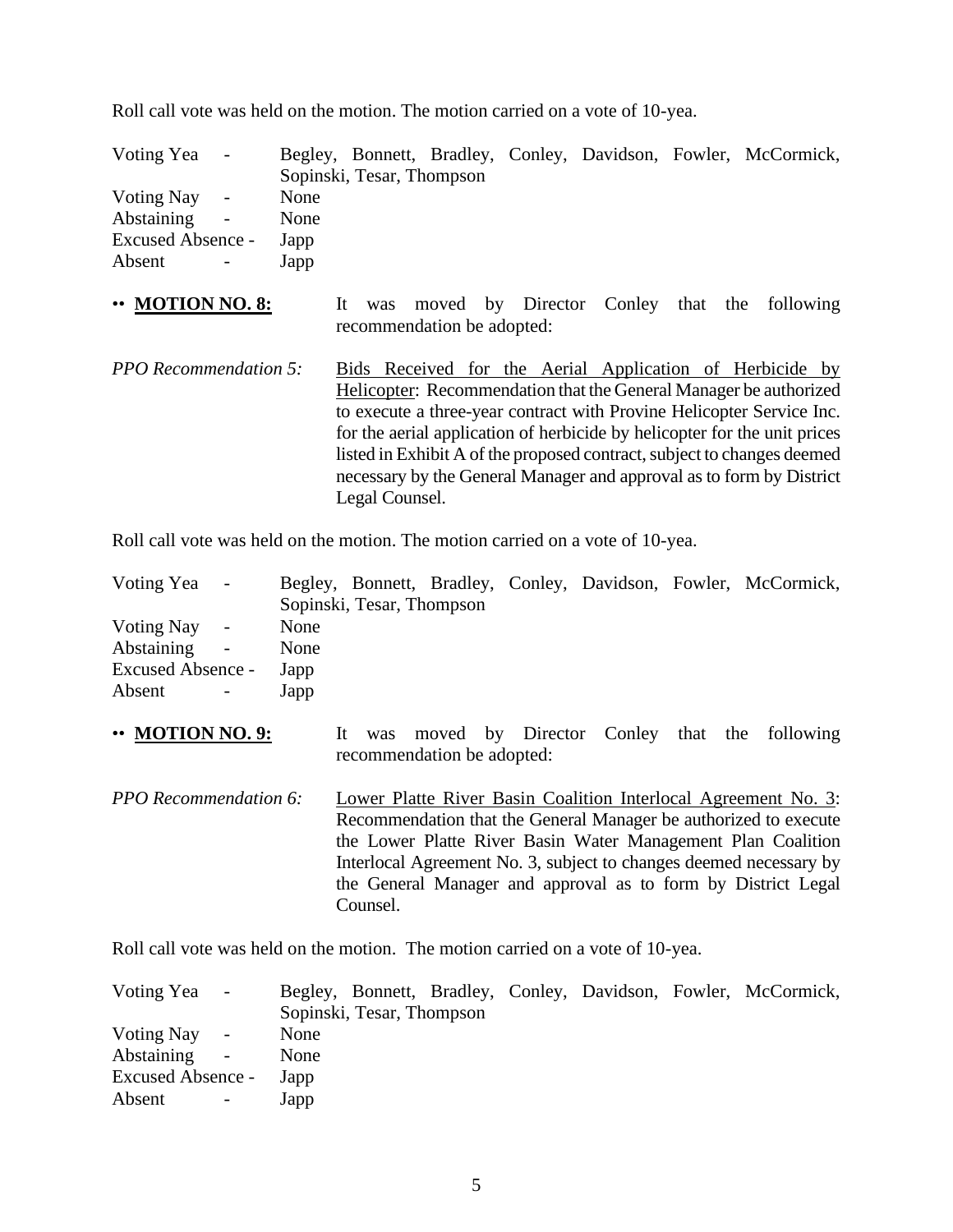# •• **MOTION NO. 10:** It was moved by Director Conley that the following recommendation be adopted: *PPO Recommendation 7:* Papio Watershed PL566 Site S-6 Completion of Federal Interest: Recommendation that the General Manager be authorized to execute the Papillion Creek Watershed Site S-6 Completion of Federal

Interest with the Natural Resources Conservation Service, subject to changes deemed necessary by the General Manager and approval as to form by District Legal Counsel.

Roll call vote was held on the motion. The motion carried on a vote of 10-yea.

| Voting Yea -      |                      |      |                           |  |  | Begley, Bonnett, Bradley, Conley, Davidson, Fowler, McCormick, |
|-------------------|----------------------|------|---------------------------|--|--|----------------------------------------------------------------|
|                   |                      |      | Sopinski, Tesar, Thompson |  |  |                                                                |
| Voting Nay -      |                      | None |                           |  |  |                                                                |
| Abstaining        | $\sim 100$ m $^{-1}$ | None |                           |  |  |                                                                |
| Excused Absence - |                      | Japp |                           |  |  |                                                                |
| Absent            | $\sim 100$ m $^{-1}$ | Japp |                           |  |  |                                                                |

- •• **MOTION NO. 11:** It was moved by Director Conley that the following recommendation be adopted:
- *PPO Recommendation 8:* WP-4 Contract Amendment with HDR, Inc.: Recommendation that the General Manager be authorized to execute Amendment No. 3 with HDR Engineering, Inc. for Professional Engineering Services for modifications to the Final Design of the WP-4 Project in an amount not-to-exceed \$51,346, bringing the total contract amount to \$3,598,954, subject to changes deemed necessary by the General Manager and approval as to form by District Legal Counsel.

Roll call vote was held on the motion. The motion carried on a vote of 10-yea.

| Voting Yea -      |      |                           |  |  | Begley, Bonnett, Bradley, Conley, Davidson, Fowler, McCormick, |
|-------------------|------|---------------------------|--|--|----------------------------------------------------------------|
|                   |      | Sopinski, Tesar, Thompson |  |  |                                                                |
| Voting Nay -      | None |                           |  |  |                                                                |
| Abstaining -      | None |                           |  |  |                                                                |
| Excused Absence - | Japp |                           |  |  |                                                                |
| Absent            | Japp |                           |  |  |                                                                |

B. Finance, Expenditures, and Legal Subcommittee: Director Tesar reported that the FEL Subcommittee met on May 10, 2022 and gave a brief recap of the meeting.

| $\cdot \cdot$ MOTION NO. 12: | be adopted: |  |  | It was moved by Director Tesar that the following recommendation                                                           |
|------------------------------|-------------|--|--|----------------------------------------------------------------------------------------------------------------------------|
| <b>FEL Recommendation 1:</b> |             |  |  | Douglas County Buyout Purchase Agreement, VanSteenwyk:<br>Recommendation that the General Manager be authorized to execute |

a purchase agreement with Michael VanSteenwyk, of property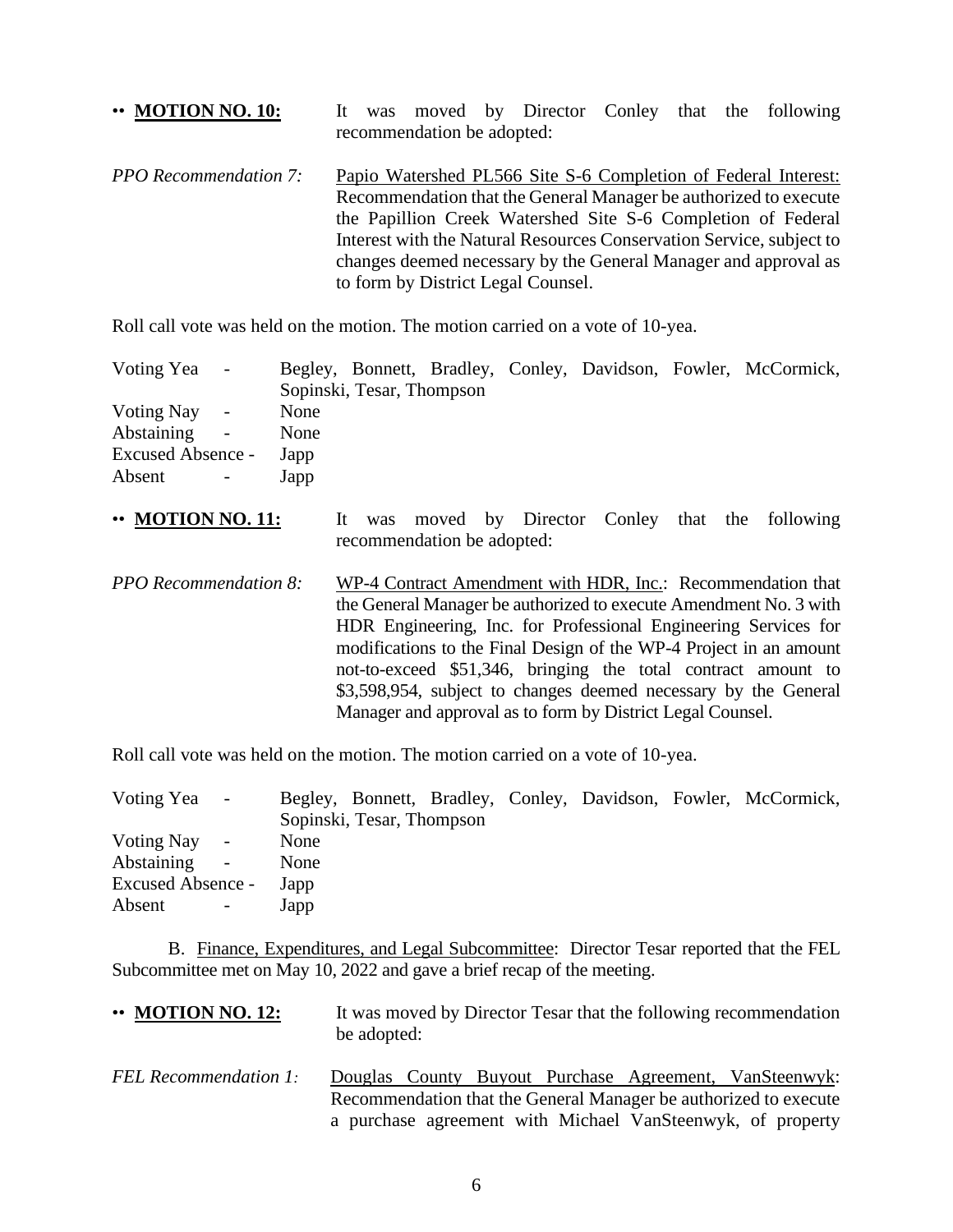located at 24638 Redick Avenue, Valley, Nebraska for the purchase price of \$45,580.75, subject to changes deemed necessary by the General Manager and approval as to form by District Legal Counsel.

Roll call vote was held on the motion. The motion carried on a vote of 10-yea.

| Voting Yea                                           |                      | Sopinski, Tesar, Thompson |        |                 |            | Begley, Bonnett, Bradley, Conley, Davidson, Fowler, McCormick,     |
|------------------------------------------------------|----------------------|---------------------------|--------|-----------------|------------|--------------------------------------------------------------------|
| Voting Nay<br>Abstaining<br><b>Excused Absence -</b> | None<br>None<br>Japp |                           |        |                 |            |                                                                    |
| Absent                                               | Japp                 |                           |        |                 |            |                                                                    |
| • MOTION NO. 13:                                     |                      | be adopted:               |        |                 |            | It was moved by Director Tesar that the following recommendation   |
| <b>FEL Recommendation 2:</b>                         |                      | Douglas                   | County | Buyout Purchase | Agreement, | Wilson:                                                            |
|                                                      |                      |                           |        |                 |            | Recommendation that the General Manager be authorized to execute   |
|                                                      |                      |                           |        |                 |            | a purchase agreement with Timothy Wilson, of property located at   |
|                                                      |                      |                           |        |                 |            | 24142 Crown Point Avenue, Valley, Nebraska for the purchase price  |
|                                                      |                      |                           |        |                 |            | of \$75,686.01, subject to changes deemed necessary by the General |

Roll call vote was held on the motion. The motion carried on a vote of 10-yea.

| Voting Yea -      |            |      |                           |  |  | Begley, Bonnett, Bradley, Conley, Davidson, Fowler, McCormick, |
|-------------------|------------|------|---------------------------|--|--|----------------------------------------------------------------|
|                   |            |      | Sopinski, Tesar, Thompson |  |  |                                                                |
| Voting Nay -      |            | None |                           |  |  |                                                                |
| Abstaining -      |            | None |                           |  |  |                                                                |
| Excused Absence - |            | Japp |                           |  |  |                                                                |
| Absent            | $\sim 100$ | Japp |                           |  |  |                                                                |

Manager and approval as to form by District Legal Counsel.

- **MOTION NO. 14:** It was moved by Director Tesar that the following recommendation be adopted:
- *FEL Recommendation 3:* Building Maintenance, Blair Account (01-01-4630-401) over 110%: Recommendation that account 01-01-4630-401 Building Maintenance-Blair be allowed to exceed 110% of the budgeted amount, up to a maximum of \$100,000.

Roll call vote was held on the motion. The motion carried on a vote of 10-yea.

| Voting Yea -      |      |                           |  |  | Begley, Bonnett, Bradley, Conley, Davidson, Fowler, McCormick, |
|-------------------|------|---------------------------|--|--|----------------------------------------------------------------|
|                   |      | Sopinski, Tesar, Thompson |  |  |                                                                |
| Voting Nay -      | None |                           |  |  |                                                                |
| Abstaining -      | None |                           |  |  |                                                                |
| Excused Absence - | Japp |                           |  |  |                                                                |
| Absent            | Japp |                           |  |  |                                                                |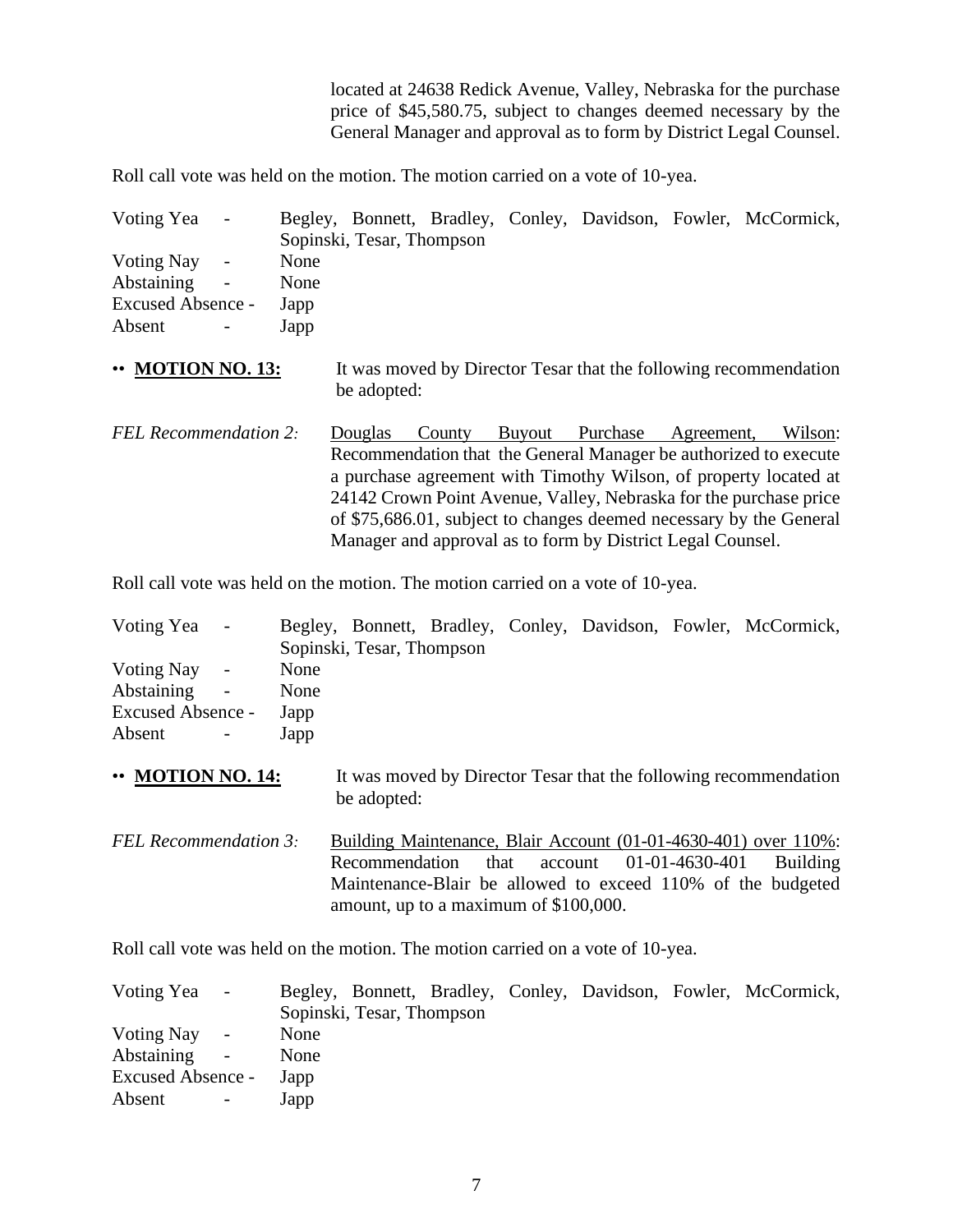# •• **MOTION NO. 15:** It was moved by Director Tesar that the following recommendation be adopted: *FEL Recommendation 4:* Washington County Rural Water, Automobiles & Trucks Account (10- 01-4083) over 110%: Recommendation that account 10-01-4083 Washington County Rural Water-Automobiles & Trucks be allowed to exceed 110% of the budgeted amount, up to a maximum of \$44,000.

Roll call vote was held on the motion. The motion carried on a vote of 10-yea.

| Voting Yea -             |                           |      |                           |  |  | Begley, Bonnett, Bradley, Conley, Davidson, Fowler, McCormick, |
|--------------------------|---------------------------|------|---------------------------|--|--|----------------------------------------------------------------|
|                          |                           |      | Sopinski, Tesar, Thompson |  |  |                                                                |
| Voting Nay -             |                           | None |                           |  |  |                                                                |
| Abstaining -             |                           | None |                           |  |  |                                                                |
| <b>Excused Absence -</b> |                           | Japp |                           |  |  |                                                                |
| Absent                   | $\sim 10^{-10}$ m $^{-1}$ | Japp |                           |  |  |                                                                |

- •• **MOTION NO. 16:** It was moved by Director Tesar that the following recommendation be adopted:
- *FEL Recommendation 5:* Land Acquisition for Dam Site 7: Recommendation that the General Manager be authorized to execute a purchase agreement with Woodsonia 168-Bennington, LLC, for the purchase of 44.517 acres for the construction of the Dam Site 7 regional detention basin project for the total amount of \$2,225,850, subject to changes deemed necessary by the General Manager and approval as to form by District Legal Counsel.

Roll call vote was held on the motion. The motion carried on a vote of 10-yea.

| Voting Yea        | $\sim$         |      |                           |  |  | Begley, Bonnett, Bradley, Conley, Davidson, Fowler, McCormick, |
|-------------------|----------------|------|---------------------------|--|--|----------------------------------------------------------------|
|                   |                |      | Sopinski, Tesar, Thompson |  |  |                                                                |
| Voting Nay        | $\sim$ $-$     | None |                           |  |  |                                                                |
| Abstaining        | $\sim$         | None |                           |  |  |                                                                |
| Excused Absence - |                | Japp |                           |  |  |                                                                |
| Absent            | $\sim$ $^{-1}$ | Japp |                           |  |  |                                                                |

## **TREASURER'S REPORT**:

• **MOTION NO. 17:** It was moved by Director Fowler and seconded by Director Bradley that the following resolution be adopted:

> BE IT RESOLVED that the Treasurer is authorized to expend general funds to pay: (l) claims listed in the March 11, 2022 through April 14, 2022, financial report; and, (2) any claims made prior to the next Board meeting for (a) earned salaries of District employees, (b) withholding taxes, (c) social security payments, (d) retirement program contributions, (e) utilities, (f) registration fees and expenses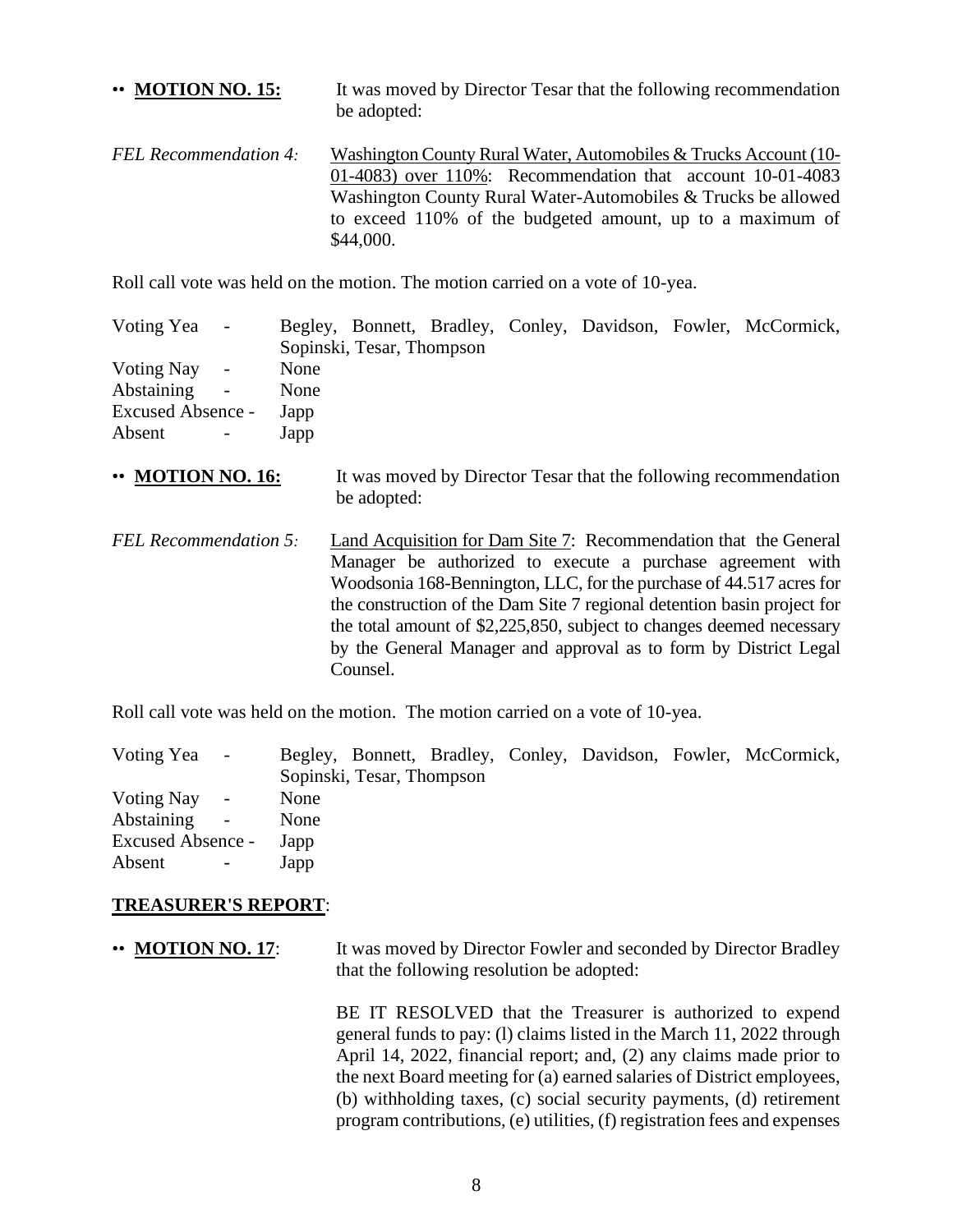for upcoming meetings and conferences, (g) certified completed CAP and Special Project Area applications, (h) invoices which offer a credit or discount for payment made prior to the next Board meeting, (i) postage, and, (j) building and grounds contract expenses.

BE IT FURTHER RESOLVED that the Treasurer is authorized to pay, from the respective operating accounts of the Dakota County, Thurston County and Washington County Rural Water System, the Elkhorn River Bank Stabilization Project, the Elkhorn Breakout Project, the Elk/Pigeon Creek Drainage Project, and the Western Sarpy Drainage District, the project bills listed on the March 11, 2022 through April 14, 2022 financial report, and future claims for project utilities.

BE IT FURTHER RESOLVED that the financial reports be affixed to and made a part of the minutes.

Roll call vote was held on motion. The motion carried on a vote of 10-yea.

| Voting Yea -             |        |      |                           |  |  | Begley, Bonnett, Bradley, Conley, Davidson, Fowler, McCormick, |
|--------------------------|--------|------|---------------------------|--|--|----------------------------------------------------------------|
|                          |        |      | Sopinski, Tesar, Thompson |  |  |                                                                |
| Voting Nay               | $\sim$ | None |                           |  |  |                                                                |
| Abstaining               | $\sim$ | None |                           |  |  |                                                                |
| <b>Excused Absence -</b> |        | Japp |                           |  |  |                                                                |
| Absent                   |        | Japp |                           |  |  |                                                                |

**LEGAL UPDATE**: Brent Meyer, District Legal Counsel gave a report on ongoing legal services.

**CHAIRPERSON'S REPORT**: Chairperson Thompson informed the Board that he and Director Conley represented the District at this year's Earth Day event. He also congratulated Director Davidson on his run for the Bellevue Public School Board. Director Bradley provided an update from the Nebraska Natural Resources Commission.

**GENERAL MANAGER'S REPORT**: General Manager Winkler reviewed his report with the Board. The written report is posted to the District's website. He also congratulated the District's Safety Committee and staff for receiving the Nebraska's Safest Company Award from the National Safety Council. Members of the District's Safety Committee attended May 11<sup>th</sup> awards luncheon, as did Directors Bradley, Conley, and Japp. He informed the Board that flags are flying at halfstaff in remembrance of Americans lost to COVID-19.

## **INFORMATIONAL ITEMS:**

A. Future Meetings: The Chairperson reviewed the following upcoming meetings with the Directors:

| May 24, 2022 | E-Waste Recycling, Tekamah USDA/NRD Office, 10:00-1:00 |
|--------------|--------------------------------------------------------|
|              | E-Waste Recycling, Blair USDA/NRD Office, 3:00-6:00    |